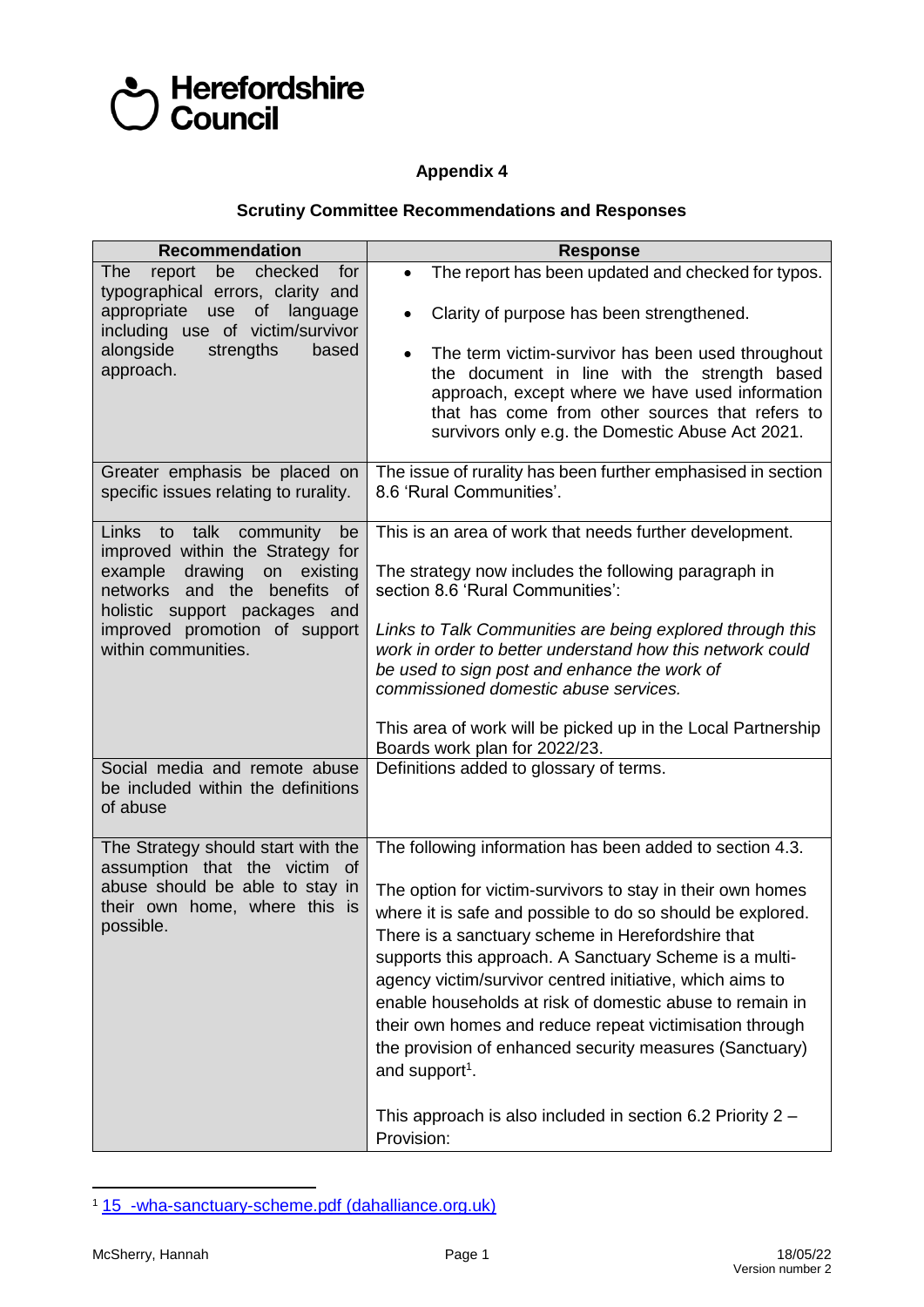|                                                                 | Ensure that housing advice, emergency and other                                                                                                                                                                                                                                                                                                                                                                                                                                                                                                                                                                                                             |
|-----------------------------------------------------------------|-------------------------------------------------------------------------------------------------------------------------------------------------------------------------------------------------------------------------------------------------------------------------------------------------------------------------------------------------------------------------------------------------------------------------------------------------------------------------------------------------------------------------------------------------------------------------------------------------------------------------------------------------------------|
|                                                                 | appropriate housing solutions are available to those                                                                                                                                                                                                                                                                                                                                                                                                                                                                                                                                                                                                        |
|                                                                 | experiencing domestic abuse, and where appropriate                                                                                                                                                                                                                                                                                                                                                                                                                                                                                                                                                                                                          |
|                                                                 | support those affected by domestic abuse and their                                                                                                                                                                                                                                                                                                                                                                                                                                                                                                                                                                                                          |
|                                                                 |                                                                                                                                                                                                                                                                                                                                                                                                                                                                                                                                                                                                                                                             |
|                                                                 | children to remain in their homes safely.                                                                                                                                                                                                                                                                                                                                                                                                                                                                                                                                                                                                                   |
| The collection, presentation and                                | A summary has been included in a highlighted text box in                                                                                                                                                                                                                                                                                                                                                                                                                                                                                                                                                                                                    |
| contextualisation of data in the                                | section 5.                                                                                                                                                                                                                                                                                                                                                                                                                                                                                                                                                                                                                                                  |
| report be reviewed and improved.                                |                                                                                                                                                                                                                                                                                                                                                                                                                                                                                                                                                                                                                                                             |
| Work with educational settings be<br>reviewed and strengthened. | The following information is included in section 3.1 Priority<br>1 Prevention.                                                                                                                                                                                                                                                                                                                                                                                                                                                                                                                                                                              |
|                                                                 | Supporting young people to recognise and understand<br>harm of domestic abuse – The council and the Police and<br>Crime Commissioner commission West Mercia Women's<br>Aid to provide information, advice, tools and support to<br>education professionals. Training for children and family<br>workers within the council's Early Help team has been<br>delivered. Operation Encompass ensures information<br>about domestic abuse involving children is shared in a<br>timely way with schools.                                                                                                                                                           |
|                                                                 | This section is focused on progress made against the<br>previous strategy, but operation encompass continues to<br>ensure that schools are made aware of information about<br>domestic abuse involving children in their care.                                                                                                                                                                                                                                                                                                                                                                                                                              |
|                                                                 | Looking forward the theme of prevention and education is<br>picked up under sections 6.1 Priority 1 Prevention, 6.2<br>Priority 2 – Provision and 6.3 Priority 3 - Partnerships:                                                                                                                                                                                                                                                                                                                                                                                                                                                                            |
|                                                                 | Create an environment throughout universal<br>services and others that supports early disclosure<br>of domestic abuse by those affected and provides a<br>high quality and consistent initial response.<br>Support young people, children and families to<br>recognise the signs of domestic abuse and<br>understand the harm it causes as well as the<br>positive impact of disclosing abuse.<br>Ensure that front line staff (for example, staff who<br>work in primary care, emergency department,<br>children's centres, schools, children's social care,<br>adult social care, fire service);<br>have a good understanding of domestic<br>i)<br>abuse; |
|                                                                 | are professionally curious in their<br>ii)<br>investigation of underlying causes of a<br>person's current circumstances                                                                                                                                                                                                                                                                                                                                                                                                                                                                                                                                     |